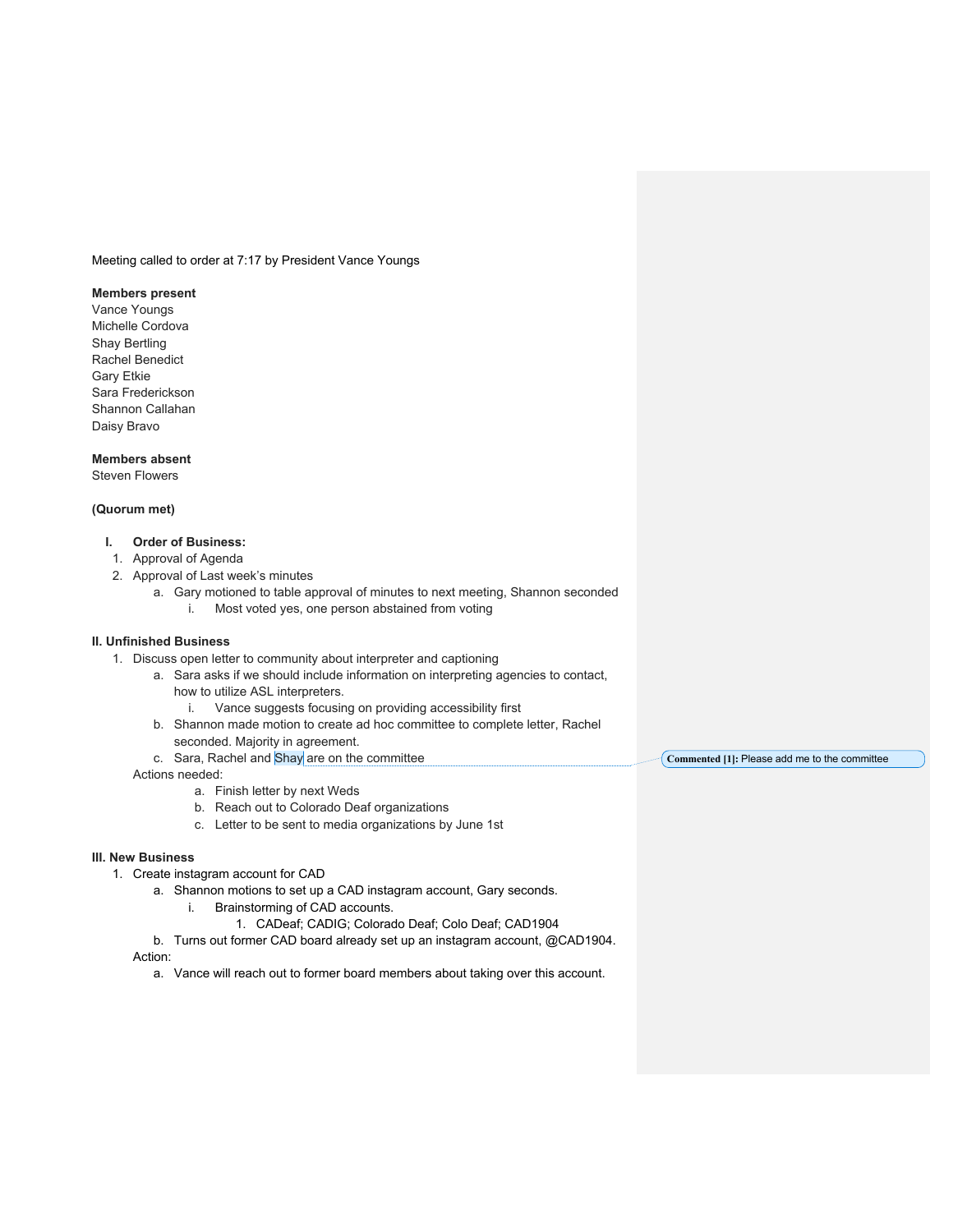2. Interview committee for potential new board member.

- a. Vice-President Michelle takes the floor.
- b. Vance proposes to create interview committee; Sara seconds. Majority in favor, one person abstains from voting.
- c. VP Michelle gives the floor back to President Vance.
	- i. Vance, Gary, Rachel and Daisy will be on interview committee.

## **IV. Discussion**

- 1. 2020 -2021 timeline and duties
	- a. Vance still working on synchronizing CAD google drive.
- 2. CCDHHDB Grant
	- a. No further updates at this time.
- 3. Oktoberfest Committee
	- a. No updates at this time.
- 4. Emergency Management
	- a. Shannon suggests we develop an emergency manual for news outlets and government organizations - with information including lists of interpreter agencies, how to format optimal utilization of ASL interpreters in various settings, et cetera.
		- i. Possible point of contacts: Paul Simon; Kelby Brick
- 5. Disability Law Colorado
	- a. Shannon suggests we explore possibilities of meeting with DLC to learn more about legalese regarding Deaf, Deaf organizations, and more
	- b. Vance suggests also arranging an open-to-public monthly seminar for all Deaf to learn as well
- 6. Introduction Video for Board Members
	- a. Shannon suggests we develop a standard for all videos to look professional
		- i. Shannon will develop guideline for us to follow
- 7. Partner with SignVote for upcoming general elections
	- a. Shannon suggests we explore possibilities on how to utilize Signvote for Deaf Coloradans in upcoming federal elections.
		- i. At the bare minimum we will be sharing their posts on social media/website
- 8. Bylaws
	- a. Michelle, Shay, Gary are on Bylaws committee.
- 9. NAD's Council of Representatives.
	- a. Rachel asks if Board is interested in participating in NAD's COR.
		- i. Will make a motion at next meeting to have delegates in COR.

# **V. Board Report**

1. President Vance says we will not release videos of board introductions until after the interview of the potential new board member, but go ahead and submit our own introductory videos; add transcript for captions.